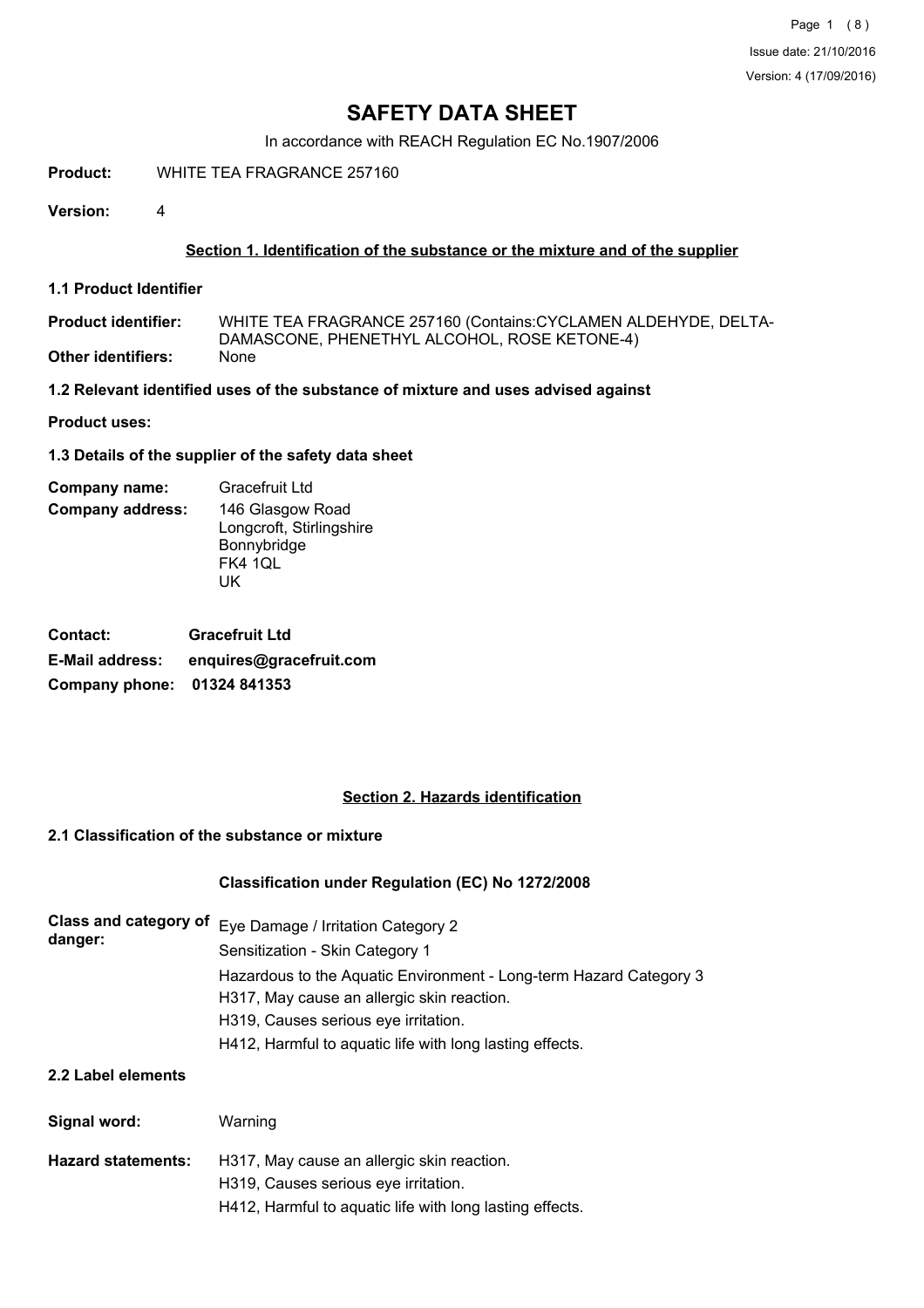In accordance with REACH Regulation EC No.1907/2006

**Product:** WHITE TEA FRAGRANCE 257160

**Version:** 4

EUH208, Contains 2,4-DIMETHYL-3-CYCLOHEXENE CARBOXALDEHYDE, CARVONE. May produce an allergic reaction. **Supplemental Information: Precautionary statements:** P261, Avoid breathing vapour or dust. P264, Wash hands and other contacted skin thoroughly after handling. P272, Contaminated work clothing should not be allowed out of the workplace.

P273, Avoid release to the environment.

P280, Wear protective gloves/eye protection/face protection.

P302/352, IF ON SKIN: Wash with plenty of soap and water.

P305/351/338, IF IN EYES: Rinse cautiously with water for several minutes. Remove contact lenses, if present and easy to do. Continue rinsing.

P333/313, If skin irritation or rash occurs: Get medical advice/attention.

P337/313, If eye irritation persists: Get medical advice/attention.

P363, Wash contaminated clothing before reuse.

P501, Dispose of contents/container to approved disposal site, in accordance with local regulations.



**Pictograms:**

**Other hazards:** None

**Section 3. Composition / information on ingredients**

## **3.2 Mixtures**

## **Contains:**

| <b>Name</b>                                              | <b>CAS</b> | <b>EC</b> | <b>REACH Registration</b><br>No. | $\%$      | <b>Classification for</b><br>(CLP) 1272/2008 |
|----------------------------------------------------------|------------|-----------|----------------------------------|-----------|----------------------------------------------|
| <b>IDIMETHYLBENZYL</b><br><b>ICARBINYL ACETATE</b>       | 151-05-3   | 205-781-3 |                                  | 10-<20%   | IEH C3:H412.-                                |
| <b>IDIMETHYL</b><br><b>IPHENETHYL</b><br><b>BUTYRATE</b> | 10094-34-5 | 233-221-8 |                                  | $5 - 10%$ | IEH C2:H411 -                                |
| <b>IBETA-IONONE</b>                                      | 14901-07-6 | 238-969-9 |                                  | $1 - 5%$  | EH C2;H411,-                                 |
| <b>IPHENETHYL</b><br><b>ALCOHOL</b>                      | 60-12-8    | 200-456-2 |                                  | 1-<5%     | ATO 4-EDI 2:H302-<br>H319.-                  |
| <b>TETRAHYDROLINALO</b><br>IOL                           | 78-69-3    | 201-133-9 | 01-2119454788-21                 | $1 - 5%$  | ISCI 2-EDI 2:H315-<br>IH319.-                |
| <b>I</b> ETHYL LINALOOL                                  | 10339-55-6 | 233-732-6 | 01-2119969272-32                 | $1 - 5%$  | ISCI 2-EDI 2:H315-<br>H319.-                 |
| <b>ICYCLAMEN</b><br><b>ALDEHYDE</b>                      | 103-95-7   | 203-161-7 | 01-2119970582-32                 | $1 - 5%$  | ISCI 2-SS 1B-EH C3:<br>H315-H317-H412.-      |
| <b>GAMMA</b><br><b>IUNDECALACTONE</b>                    | 104-67-6   | 203-225-4 |                                  | $1 - 5%$  | IEH C3:H412.-                                |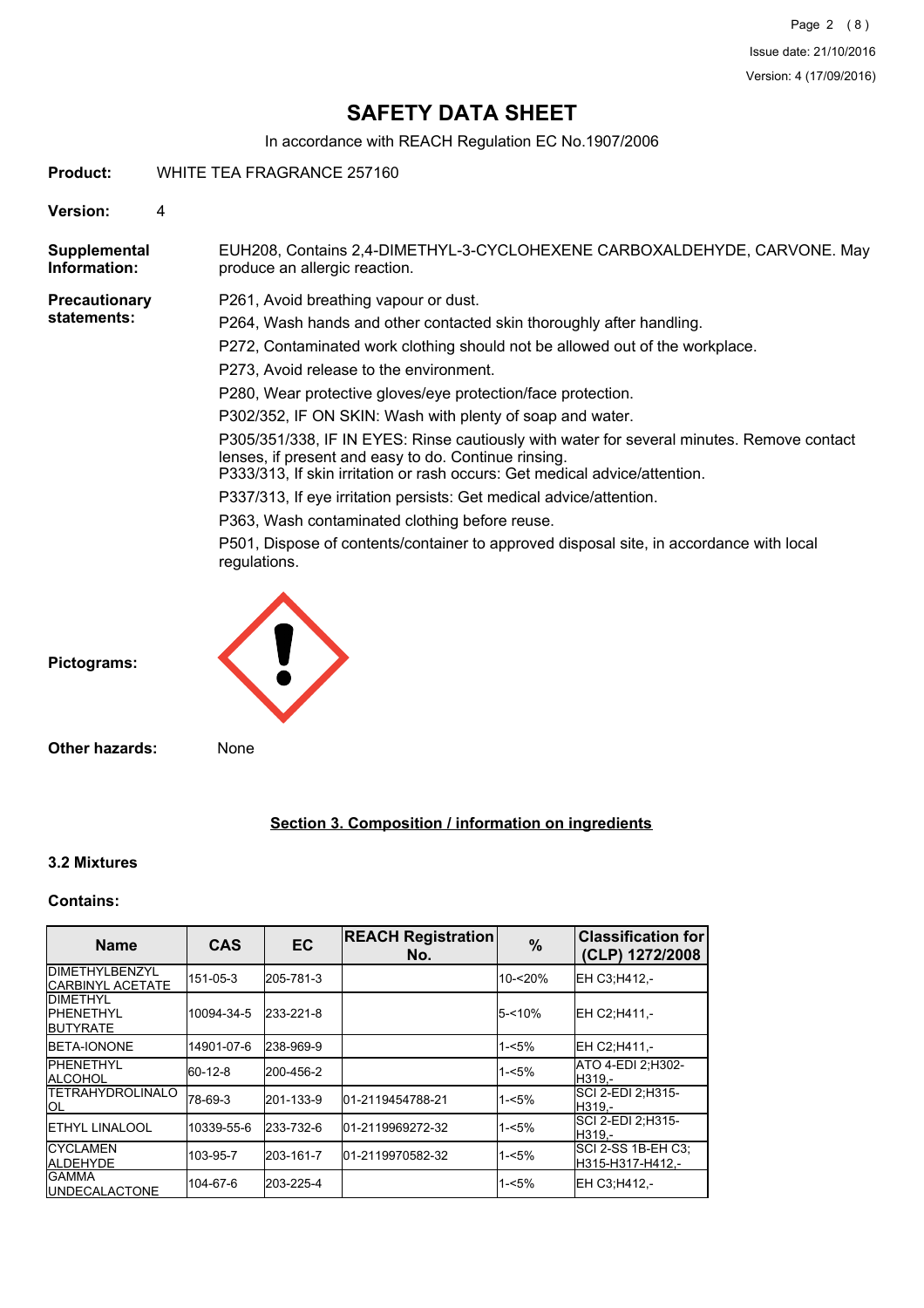In accordance with REACH Regulation EC No.1907/2006

## **Product:** WHITE TEA FRAGRANCE 257160

## **Version:** 4

| <b>IDELTA-DAMASCONE</b>                                          | 57378-68-4 | 260-709-8 | $0.1 - 1\%$ | ATO 4-SCI 2-SS 1A-<br><b>IEH A1-EH C1:H302-</b><br>H315-H317-H410,- |
|------------------------------------------------------------------|------------|-----------|-------------|---------------------------------------------------------------------|
| <b>ICARVONE</b>                                                  | 6485-40-1  | 229-352-5 | $0.1 - 1\%$ | <b>ISS 1B:H317.-</b>                                                |
| 2,4-DIMETHYL-3-<br><b>ICYCLOHEXENE</b><br><b>ICARBOXALDEHYDE</b> | 68039-49-6 | 268-264-1 | $0.1 - 1\%$ | <b>SCI 2-SS 1B-EH C2:</b><br>IH315-H317-H411.-                      |
| <b>IROSE KETONE-4</b>                                            | 23696-85-7 | 245-833-2 | $0.1 - 1\%$ | <b>ISS 1A-EH C2: H317-</b><br>H411.-                                |

## **Substances with Community workplace exposure limits:**

Not Applicable

**Substances that are persistent, bioaccumulative and toxic or very persistent and very bioaccumulative, greater than 0.1%:**

Not Applicable

## **Section 4. First-aid measures**

## **4.1 Description of first aid measures**

IF ON SKIN: Wash with plenty of soap and water.

IF IN EYES: Rinse cautiously with water for several minutes. Remove contact lenses, if present and easy to do. Continue rinsing.

## **4.2 Most important symptoms and effects, both acute and delayed**

May cause an allergic skin reaction.

Causes serious eye irritation.

## **4.3 Indication of any immediate medical attention and special treatment needed**

None expected, see Section 4.1 for further information.

## **SECTION 5: Firefighting measures**

## **5.1 Extinguishing media**

Suitable media: Carbon dioxide, Dry chemical, Foam.

## **5.2 Special hazards arising from the substance or mixture**

In case of fire, may be liberated: Carbon monoxide, Unidentified organic compounds.

## **5.3 Advice for fire fighters:**

In case of insufficient ventilation, wear suitable respiratory equipment.

## **Section 6. Accidental release measures**

## **6.1 Personal precautions, protective equipment and emergency procedures:**

Avoid inhalation. Avoid contact with skin and eyes. See protective measures under Section 7 and 8.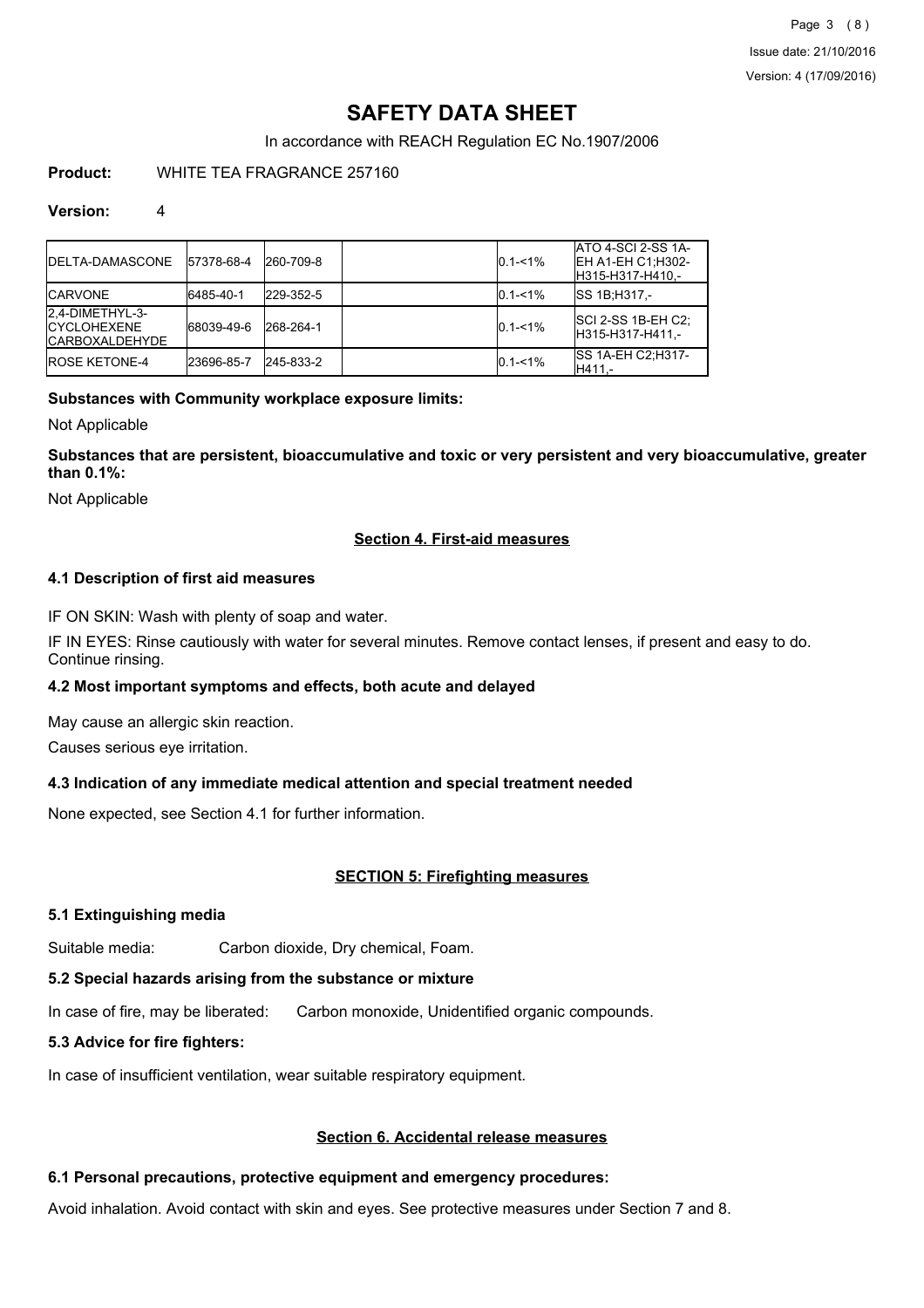Page 4 (8) Issue date: 21/10/2016 Version: 4 (17/09/2016)

# **SAFETY DATA SHEET**

In accordance with REACH Regulation EC No.1907/2006

**Product:** WHITE TEA FRAGRANCE 257160

**Version:** 4

**6.2 Environmental precautions:**

Keep away from drains, surface and ground water, and soil.

### **6.3 Methods and material for containment and cleaning up:**

Remove ignition sources. Provide adequate ventilation. Avoid excessive inhalation of vapours. Contain spillage immediately by use of sand or inert powder. Dispose of according to local regulations.

### **6.4 Reference to other sections:**

Also refer to sections 8 and 13.

## **Section 7. Handling and storage**

### **7.1 Precautions for safe handling:**

Keep away from heat, sparks, open flames and hot surfaces. - No smoking. Use personal protective equipment as required. Use in accordance with good manufacturing and industrial hygiene practices. Use in areas with adequate ventilation Do not eat, drink or smoke when using this product.

### **7.2 Conditions for safe storage, including any incompatibilities:**

Store in a well-ventilated place. Keep container tightly closed. Keep cool. Ground/bond container and receiving equipment. Use explosion-proof electrical, ventilating and lighting equipment. Use only non-sparking tools. Take precautionary measures against static discharge.

## **7.3 Specific end use(s):**

Use in accordance with good manufacturing and industrial hygiene practices.

## **Section 8. Exposure controls/personal protection**

#### **8.1 Control parameters**

Workplace exposure limits: Not Applicable

## **8.2 Exposure Controls**

#### **Eye / Skin Protection**

Wear protective gloves/eye protection/face protection

## **Respiratory Protection**

Under normal conditions of use and where adequate ventilation is available to prevent build up of excessive vapour, this material should not require special engineering controls. However, in conditions of high or prolonged use, or high temperature or other conditions which increase exposure, the following engineering controls can be used to minimise exposure to personnel: a) Increase ventilation of the area with local exhaust ventilation. b) Personnel can use an approved, appropriately fitted respirator with organic vapour cartridge or canisters and particulate filters. c) Use closed systems for transferring and processing this material.

Also refer to Sections 2 and 7.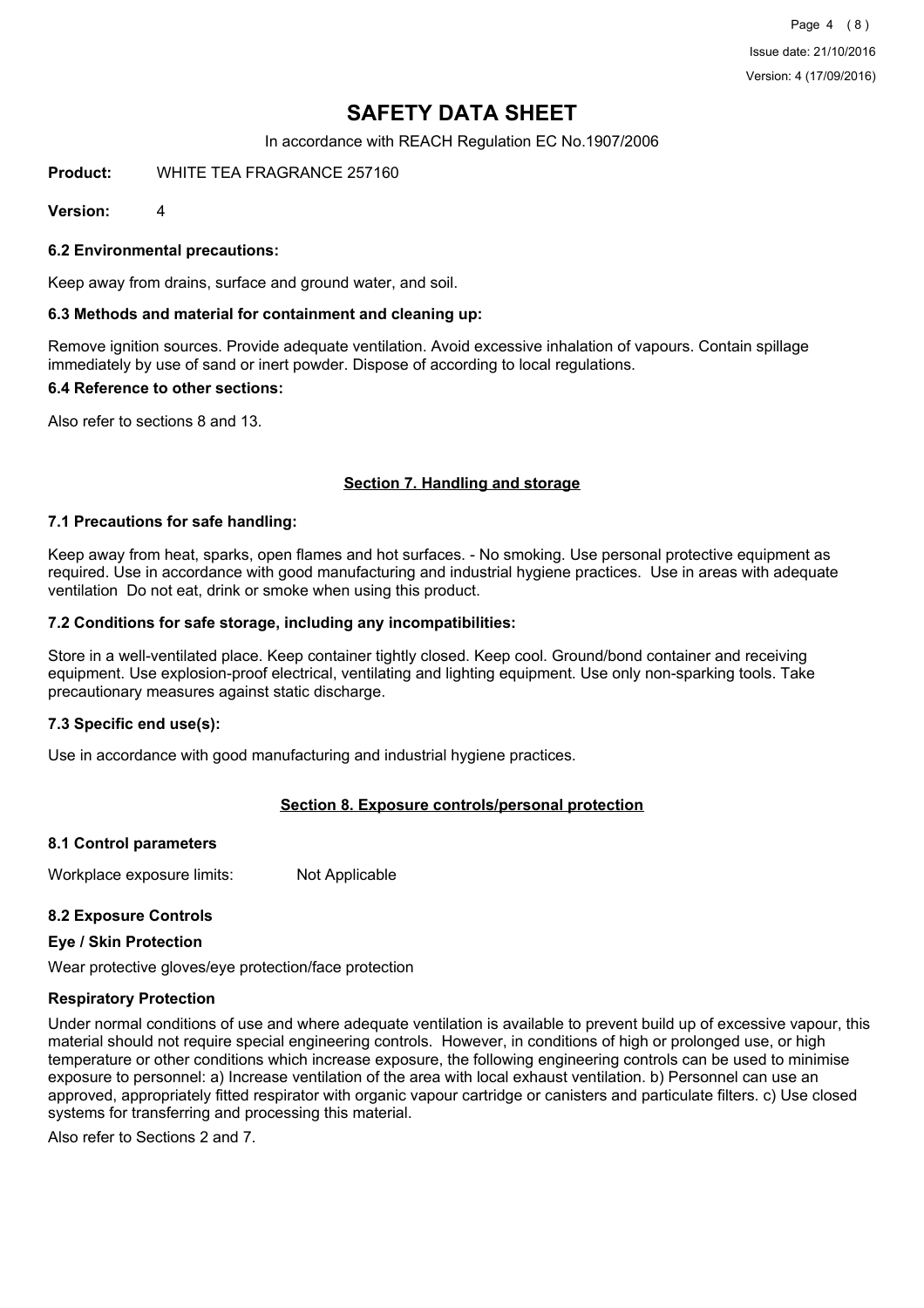In accordance with REACH Regulation EC No.1907/2006

**Product:** WHITE TEA FRAGRANCE 257160

**Version:** 4

## **Section 9. Physical and chemical properties**

## **9.1 Information on basic physical and chemical properties**

| Appearance:                                   | Clear colourless to pale yellow liquid       |
|-----------------------------------------------|----------------------------------------------|
| Odour:                                        | Not determined                               |
| <b>Odour threshold:</b>                       | Not determined                               |
| pH:                                           | Not determined                               |
| Melting point / freezing point:               | Not determined                               |
| Initial boiling point / range:                | Not determined                               |
| Flash point:                                  | 98 $°C$                                      |
| <b>Evaporation rate:</b>                      | Not determined                               |
| Flammability (solid, gas):                    | Not determined                               |
| Upper/lower flammability or explosive limits: | Product does not present an explosion hazard |
| Vapour pressure:                              | Not determined                               |
| Vapour density:                               | Not determined                               |
| <b>Relative density:</b>                      | $0.9890 - 0.9930$                            |
| Solubility(ies):                              | Not determined                               |
| Partition coefficient: n-octanol/water:       | Not determined                               |
| Auto-ignition temperature:                    | Not determined                               |
| <b>Decomposition temperature:</b>             | Not determined                               |
| <b>Viscosity:</b>                             | Not determined                               |
| <b>Explosive properties:</b>                  | Not expected                                 |
| <b>Oxidising properties:</b>                  | Not expected                                 |
|                                               |                                              |

**9.2 Other information:** None available

## **Section 10. Stability and reactivity**

## **10.1 Reactivity:**

Presents no significant reactivity hazard, by itself or in contact with water.

## **10.2 Chemical stability:**

Good stability under normal storage conditions.

## **10.3 Possibility of hazardous reactions:**

Not expected under normal conditions of use.

## **10.4 Conditions to avoid:**

Avoid extreme heat.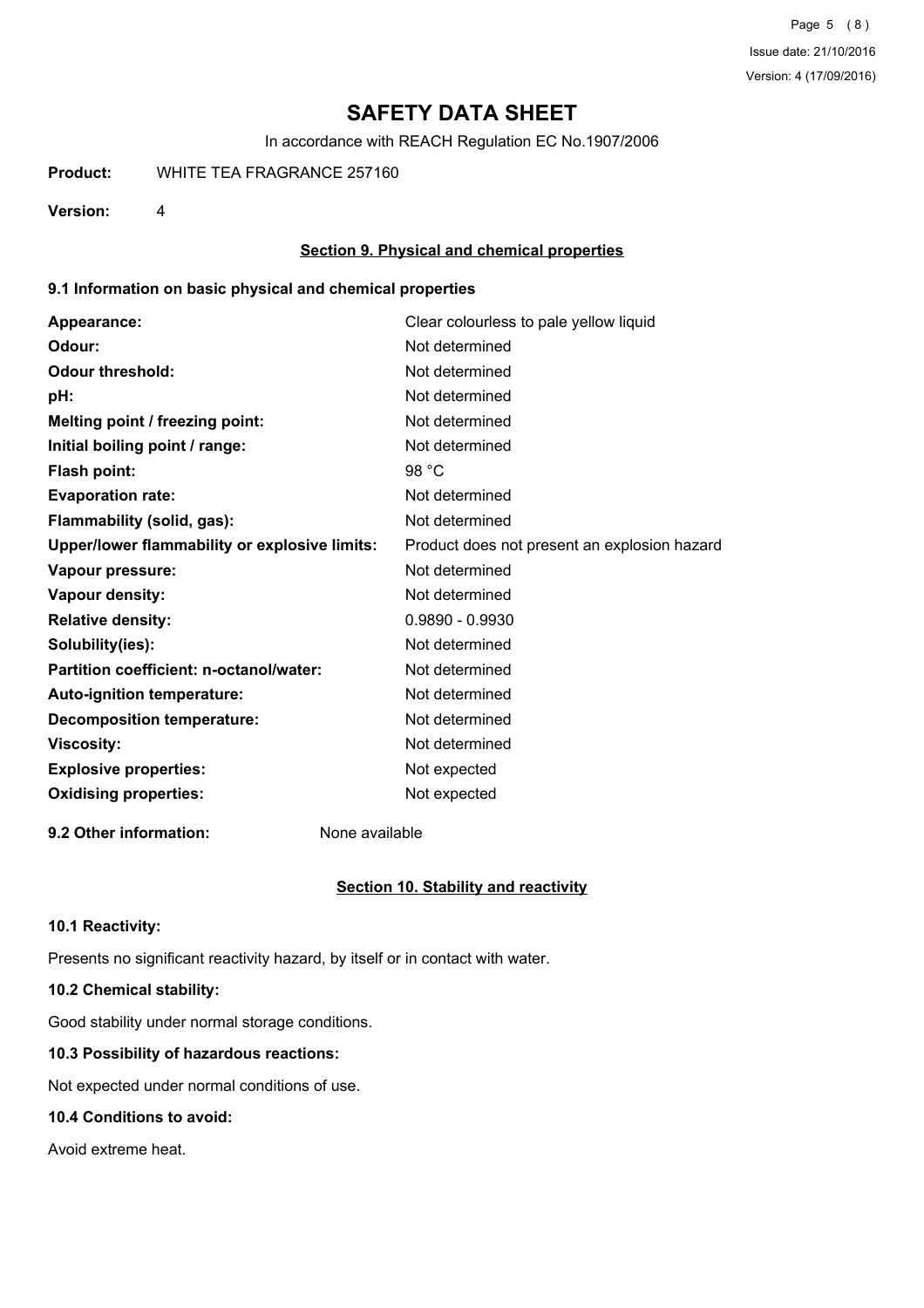Page 6 (8) Issue date: 21/10/2016 Version: 4 (17/09/2016)

## **SAFETY DATA SHEET**

In accordance with REACH Regulation EC No.1907/2006

**Product:** WHITE TEA FRAGRANCE 257160

**Version:** 4

**10.5 Incompatible materials:**

Avoid contact with strong acids, alkalis or oxidising agents.

## **10.6 Hazardous decomposition products:**

Not expected.

### **Section 11. Toxicological information**

### **11.1 Information on toxicological effects**

This mixture has not been tested as a whole for health effects. The health effects have been calculated using the methods outlined in Regulation (EC) No 1272/2008 (CLP).

| <b>Acute Toxicity:</b>                    | Based on available data the classification criteria are not met. |
|-------------------------------------------|------------------------------------------------------------------|
| <b>Acute Toxicity Oral</b>                | >5000                                                            |
| <b>Acute Toxicity Dermal</b>              | >5000                                                            |
| <b>Acute Toxicity Inhalation</b>          | Not Available                                                    |
| <b>Skin corrosion/irritation:</b>         | Based on available data the classification criteria are not met. |
| Serious eye damage/irritation:            | Eye Damage / Irritation Category 2                               |
| <b>Respiratory or skin sensitisation:</b> | Sensitization - Skin Category 1                                  |
| Germ cell mutagenicity:                   | Based on available data the classification criteria are not met. |
| <b>Carcinogenicity:</b>                   | Based on available data the classification criteria are not met. |
| <b>Reproductive toxicity:</b>             | Based on available data the classification criteria are not met. |
| <b>STOT-single exposure:</b>              | Based on available data the classification criteria are not met. |
| <b>STOT-repeated exposure:</b>            | Based on available data the classification criteria are not met. |
| <b>Aspiration hazard:</b>                 | Based on available data the classification criteria are not met. |

#### **Information about hazardous ingredients in the mixture**

| Ingredient                          | <b>CAS</b> | EC                | LD50/ATE Oral | LD50/ATE<br>Dermal | LC50/ATE<br><b>Inhalation</b> | <b>LC50</b><br><b>Route</b> |
|-------------------------------------|------------|-------------------|---------------|--------------------|-------------------------------|-----------------------------|
| <b>IPHENETHYL</b><br><b>ALCOHOL</b> | $ 60-12-8$ | $ 200 - 456 - 2 $ | 1610          | 2500               | Not available                 | <b>Not</b><br>lavailable    |

Refer to Sections 2 and 3 for additional information.

## **Section 12. Ecological information**

#### **12.1 Toxicity:**

Harmful to aquatic life with long lasting effects.

- **12.2 Persistence and degradability:** Not available
- **12.3 Bioaccumulative potential:** Not available
- **12.4 Mobility in soil:** Not available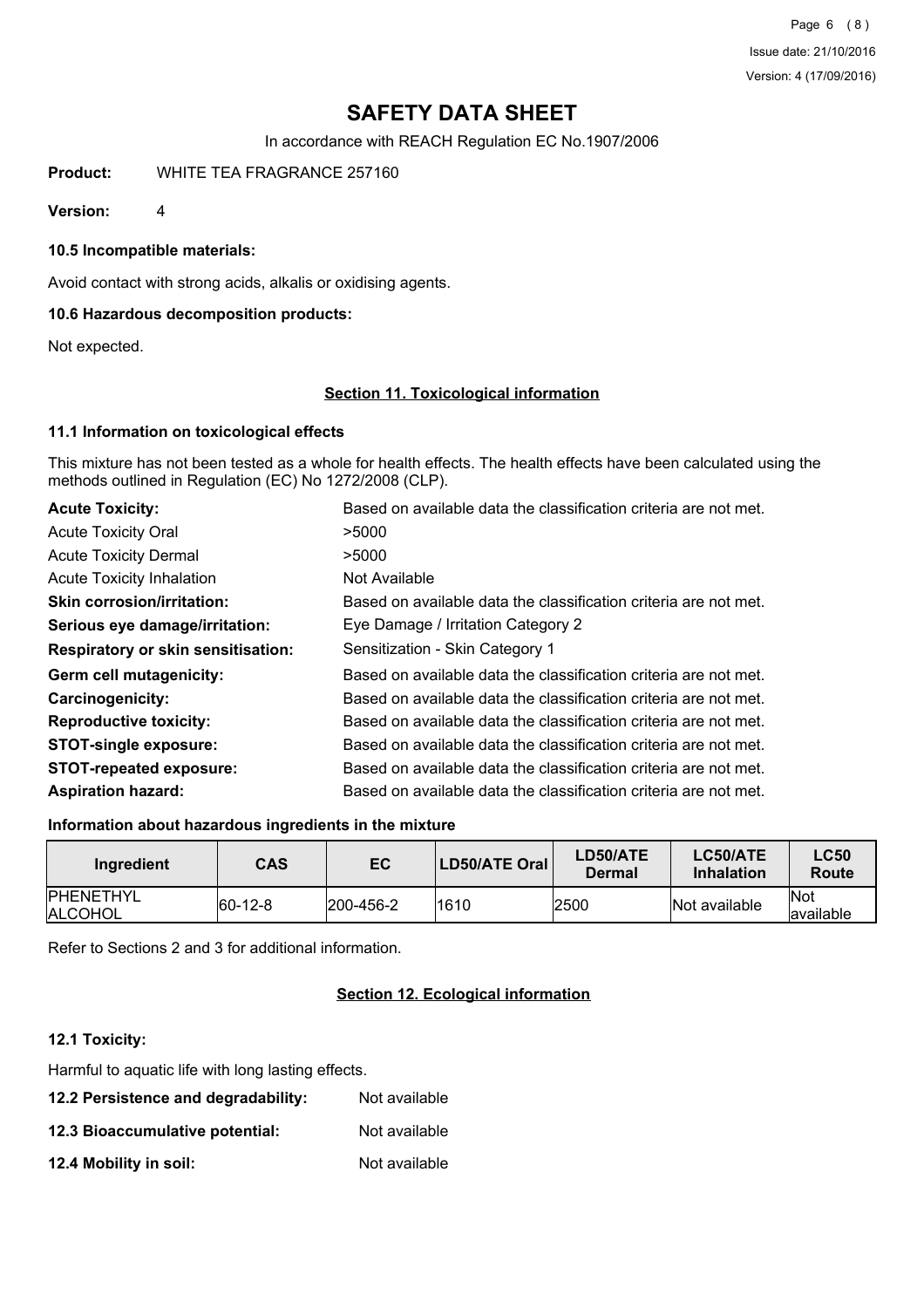Page 7 (8) Issue date: 21/10/2016 Version: 4 (17/09/2016)

# **SAFETY DATA SHEET**

In accordance with REACH Regulation EC No.1907/2006

**Product:** WHITE TEA FRAGRANCE 257160

**Version:** 4

### **12.5 Results of PBT and vPvB assessment:**

This substance does not meet the PBT/vPvB criteria of REACH, annex XIII.

**12.6 Other adverse effects:** Not available

### **Section 13. Disposal considerations**

### **13.1 Waste treatment methods:**

Dispose of in accordance with local regulations. Avoid disposing into drainage systems and into the environment. Empty containers should be taken to an approved waste handling site for recycling or disposal.

#### **Section 14. Transport information**

| 14.1 UN number:                    | Not classified                                                                |
|------------------------------------|-------------------------------------------------------------------------------|
| 14.2 UN Proper Shipping Name:      | Not classified                                                                |
| 14.3 Transport hazard class(es):   | Not classified                                                                |
| <b>Sub Risk:</b>                   | Not classified                                                                |
| 14.4. Packing Group:               | Not classified                                                                |
| <b>14.5 Environmental hazards:</b> | Not environmentally hazardous for transport                                   |
| 14.6 Special precautions for user: | None additional                                                               |
|                                    | 14 7 Transport in bully session to Anney II of MADDOI 72/70 and the IDC Cader |

**14.7 Transport in bulk according to Annex II of MARPOL73/78 and the IBC Code:**

Not classified

## **Section 15. Regulatory information**

## **15.1 Safety, health and environmental regulations/legislation specific for the substance or mixture**

None additional

**15.2 Chemical Safety Assessment**

A Chemical Safety Assessment has not been carried out for this product.

#### **Section 16. Other information**

| <b>Concentration % Limits:</b>  | EH C3=15.38% EH C4=84.03% EDI 2=100.00% EDI 2A=100.00% SS<br>1=40.00% |
|---------------------------------|-----------------------------------------------------------------------|
| <b>Total Fractional Values:</b> | EH C3=6.50 EH C4=1.19 EDI 2=1.00 EDI 2A=1.00 SS 1=2.50                |

#### **Key to revisions:**

Classification under Directive 1999/45/EC Classification under Directive 67/548/EEC Classification under Regulation (EC) No 1272/2008 Information about hazardous ingredients in the mixture SECTION 3: Composition/information on ingredients Workplace exposure limits